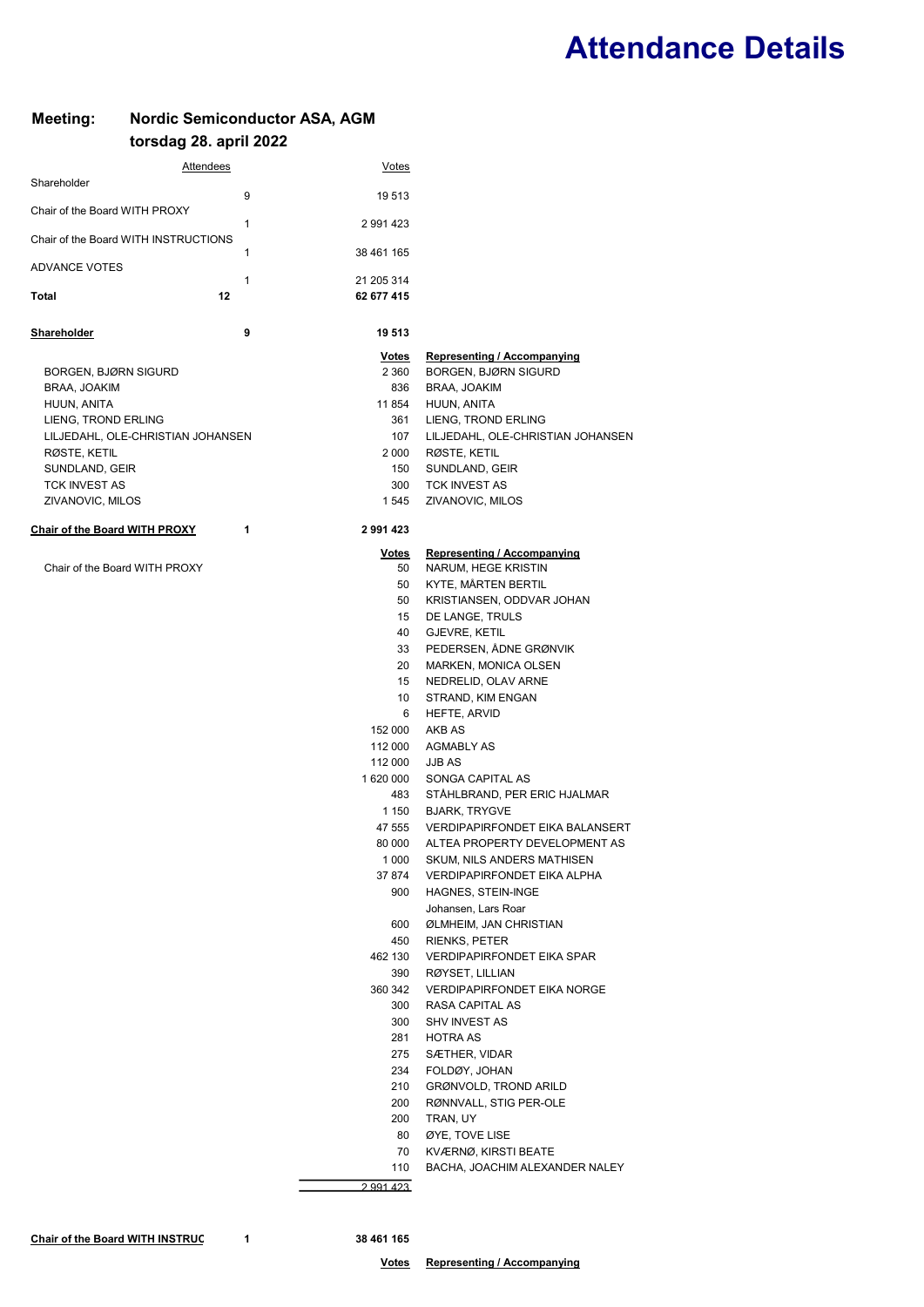95 744 THE REGENTS OF THE UNIVERSITY OF C 25 658 THE STATE OF CONNECTICUT ACT 2 673 TM FULCRUM DIVE ABSOLUTE RETU FU 7 777 THE BOARD OF THE PEN PROTECTION FU 8 135 THE METHODIST HOSPITAL 38 387 THE REGENTS OF THE UNIVERSITY OF C 7 838 TD INTERNATIONAL EQUITY INDEX ETF 107 690 TEACHERS' RETIREMENT SYSTEM OF THE 356 716 TENNESSEE CONSOL RETIR SYSTEM 5 447 STICHTING PENSIOENFONDS VOOR HUISA 1 500 SYMMETRY US EQUITY FUND 9 760 TD GL TECH LEAD INDEX ETE 75 936 STATE STREET MSCI EAFE SMALL CAP 5 807 STICHTING ING CDC PENSIOENFONDS 1 870 STICHTING NN CDC PENSIOENFONDS 103 560 STATE STREET GLOBAL ADVISORS TRUST 27 233 STATE STREET GLOBAL ALL CAP 3 898 STATE STREET MSCI ACWI EX USA IMI 692 STATE ST IRELAND UNIT TRUST 2 623 STATE STREET GLOBAL ADV LUX SICAV 316 428 STATE STREET GLOBAL ADVISORS TRUST 676 SPDR SP WORLD EX AUSTRALIA FUND 19 660 SSGA SPDR ETFS EUROPE II PLC 21 000 SSGA SPDR ETFS EUROPE II PUBLIC LI 9 192 609 SMALLCAP WORLD FUND INC 269 SPDR BLOOMBERG SASB DEVELOPED MAR 3 092 SPDR PORTFOLIO EUROPE ETF 1 925 SG BLACKROCK FLEXIBLE ISR 3 300 SIJOITUSRAHASTO UB EUROOPPA AI 116 SILK PARTNERS LP 6 362 SEB ACTIVE 30 11 652 SEB ACTIVE 55 9 155 SEB ACTIVE 80 290 SCOTIA INTERNATIONAL EQ IND FU 72 SCOTIA RESPON INVEST INTER EQ IND 3 008 SEB ACTIVE 20 224 500 REGIME DE RETRA DE L'UNI DE MONT 53 600 RIVERTREE EQUITY SMALL AND MID CAP 1 800 SCOTIA INT EQ INDEX TRACKER ETF 715 P AND P FARMS INC 116 PF INVESTORS LLC 1 515 PUBL EMPL RET ASS OF NEW MEXICO 171 745 ODDO BHF UCIT5 115 844 OLD MUTUAL GLOBAL EQUITY FUND 584 OMNIS PORTF INVESTM ICVC-OMNIS DIV 6 430 MERIAN EUROPEAN EQUITY (EX UK) FU 763 NFS LIMITED 16 762 Nordic Small Cap 24 597 MERCER QIF CCF 13 610 MERCER QIF FUND PLC 20 200 MERCER UCITS CMMN CONTRACTUAL FUND 88 714 MAS BAN OF JAP FO MTBJ400045828 11 1 138 MERCER PAS SUSTAI INTERNL SHA FU 2 674 MERCER QIF CCF 3 364 MARYLAND STATE RETIREMENT + PENSIO 8 517 MARYLAND STATE RETIREMENT + PENSIO 5 940 MAS BAN JAP 400045887 11-3 351 925 LYXOR RUSSELL 1000 GROW UCITS ETF 5 972 LYXOR UCITS ETF PEA SP 500 2 154 MANAGED PENSION FUNDS LIMITED 143 003 HANDELSBANKEN NORGE TEMA 21 268 HEALTHCARE EMPLOYEES PENSION PLAN 43 713 HEPTAGON FUND ICAV 90 000 HANDELSBANKEN NORDEN TEMA 225 323 HANDELSBANKEN NORDISKA SMABOLAG 60 286 HANDELSBANKEN NORGE INDEX 15 000 HANDELSBANKEN GLO INDEX CRITERIA 16 000 HANDELSBANKEN GLOBAL MOMENTUM 130 000 HANDELSBANKEN NORDEN INDEX 87 744 GRANDEUR PEAK INT STALWARTS LP 76 983 GRANDEUR PEAK INTERN OPPORT FUND Chair of the Board WITH INSTRUCTIONS 110 000 HANDELSBANKEN EUR INDEX CRITERIA 66 897 GENERAL ORG FOR SOC INSURANCE 66 968 GRANDEUR PEAK GLOB STALWARTS FU 647 419 GRANDEUR PEAK INT STALWARTS F Chair of the Board WITH INSTRUCTIONS 430 FULCRUM DIVERSIFIED ABSO RET FU 9 510 FULCRUM UCITS SICAV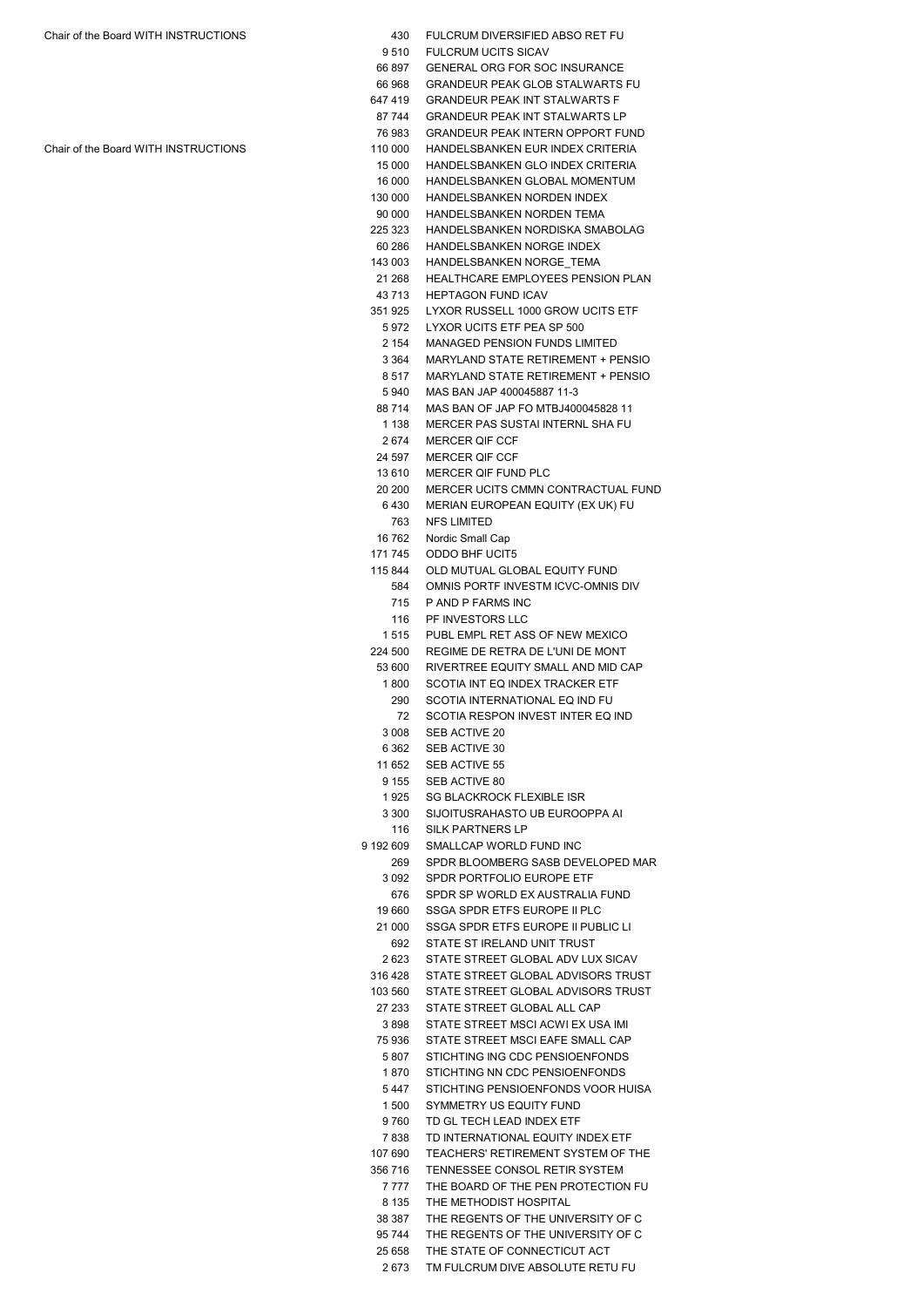58 591 LYXOR EUR STOXX 50 DAILY 527 145 LYXOR NASDAQ-100 DAILY 87 786 LYXOR ASIA PACIFIC EX JAPAN 166 532 LYXOR CAC 40 DAILY -1X INVERSE UCI 139 407 LYXOR CAC 40 DAILY -2X INVE UCI ET 59 153 LYX UCITS ETF PEA DJ IND AV 45 435 LYX UCITS ETF PEA MSCI E MA 1 066 Lyxor 1 STOX Eur 600 ESG DR UC ETF 4 414 LEGAL AND GEN UCITS ETF PLC 22 400 LGPS CENT AUTHORISED CONT SCHEME 246 219 LOS ANGELES CITY EMPLOYEES RETIRE 374 LEGAL & GENERAL ICAV 72 405 LEGAL and GEN EUROPEAN INDEX TRUST 646 LEGAL and GEN GLOL EQ INDEX FD 3 187 LEG A GENE FUT WOR ESG DEVE IND FU 19 475 LEGaGEN GLOB TECH INDEX TUR 6 749 LEGAL & GENERAL CCF 85 000 LBBW Asset Manag Investmen mbH 642 LEG a GEN FUT WOR CLIM CH EQ FAC I 620 LEG a GEN FUT WOR ESG EUR EX UK IN 4 951 KAISER FOUNDATION HOSPITALS 7 588 KAISER PERMANENTE GROUP TRUST 85 000 LANNEBO TEKNIK SMABOLAG 67 885 INVESTERING PRO INV AFDE DANI PEN 64 534 JUPITER MERIAN GLOBAL EQUITY FUND 600 513 KABOUTER INTERNATIONAL INSIGHT 6 536 INTERNATIONAL MONETARY FUND 226 228 INVESTERI DANSKE INVE IND NORW RES 122 576 INVESTERIN DANSKE INVE SEL NOR AKT 93 136 HSBC-SSB EUROPE EX UK EQUITY TRACK 36 040 IAM NATIONAL PENSION FUND 24 908 IBM 401(K) 410 593 VPF NORGE SELEKTIV 32 000 HERALD INVESTMENT FUND PLC 1 260 000 HERALD INVESTMENT TRUST PLC 515 000 VERDIPAPIRFONDET ALFRED BERG NORGE 457 214 VERDIPAPIRFONDET ALFRED BERG INDEK 418 054 VERDIPAPIRFONDET EQUINOR AKSJER NO 659 323 KOMMUNAL LANDSPENSJONSKASSE GJENSI 509 855 EQUINOR PENSJON 184 KROGH, BRITT HELENE VON 849 929 VERDIPAPIRFONDET ALFRED BERG NORGE 781 108 VERDIPAPIRFONDET ALFRED BERG AKTIV 16 989 VERDIPAPIRFONDET DNB BARNEFOND 761 537 VERDIPAPIRFONDET STOREBRAND INDEKS 980 709 VERDIPAPIRFONDET DNB NORGE INDEKS 29 613 VERDIPAPIRFONDET KLP AKSJEGLOBAL S 32 037 VERDIPAPIRFONDET STOREBRAND AKSJE 959 398 VERDIPAPIRFONDET KLP AKSJENORGE 27 065 VERDIPAPIRFONDET DELPHI KOMBINASJO 67 360 VERDIPAPIRFONDET DNB NORDEN INDEKS 57 724 VERDIPAPIRFONDET STOREBRAND VEKST 47 100 VERDIPAPIRFONDET NORDEA NORWEGIAN 93 809 VERDIPAPIRFONDET KLP AKSJENORDEN I 79 746 VERDIPAPIRFONDET DNB NORGE PENSJON 1 394 984 VERDIPAPIRFONDET DNB NORGE 58 332 PMC FUT WLD EUR EX UK EQ IDX(9743) 13 077 WORTH VENTURE PARTNERS,LLC (COBIA) 1 496 899 VPF DNB AM NORSKE AKSJER 4 106 PMC RAFI MULTI-FACT DEV EQ IX(9767 22 993 L&G PMC FUTURE WORLD FUND (2099) 255 571 LEGAL AND GENERAL ASSURANCE (PENSI 5 230 LEGAL AND GENERAL ASSURANCE/PMC EU 4 860 LEGAL AND GENERAL ASSURANCE/EUR (E 11 305 LEGAL AND GENERAL ASSURANCE/FTSE A 11 706 XTRACKERS (IE) PUBLIC LIMIT COMPAN 23 621 CBNY-CHARLES SCHWAB FBO CUSTOMERS 220 231 OLD MUTUAL GLOB INV SERIES PL 1 017 WESTPAC WHOLESALE INTEL SHA N 3 TR 751 WHEELS COMMON INVESTMENT FUND 116 761 XTRACKERS 2 630 WASHINGTON STATE INVESTMENT BOARD 55 918 WASHINGTON STATE INVESTMENT BOARD Chair of the Board WITH INSTRUCTIONS 132 500 WEST YORKSHIRE PENSION FUND 5 500 UFCW UNIaPARTIC FOOD INDU EMPL 2 768 UNIVERSITIES SUPERANNUATION SCHEME 150 000 VARMA MUTUAL PENSION INSURANCE COM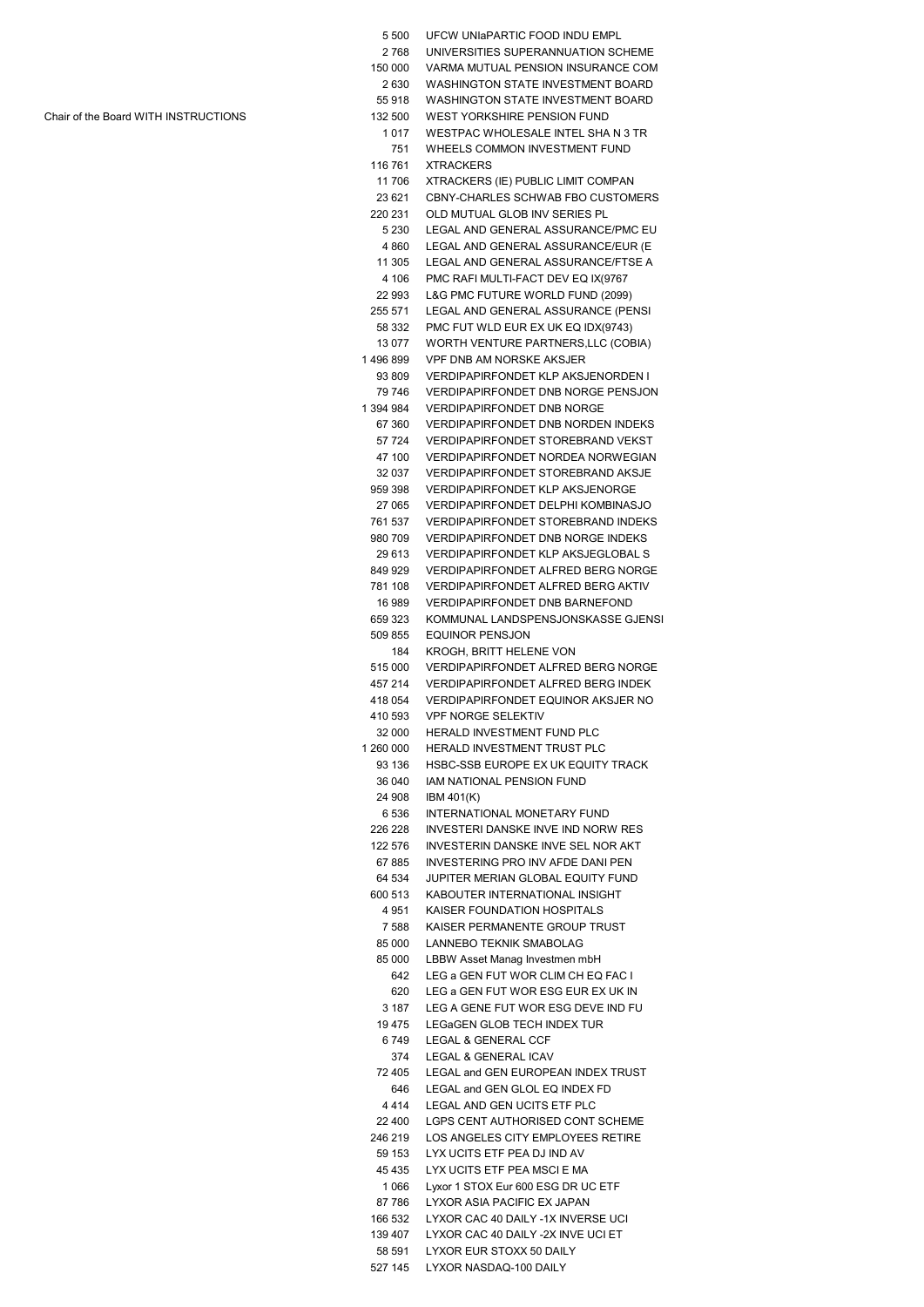Chair of the Board WITH INSTRUCTIONS 2

| 4 0 0 0         | VERDIPAPIRFONDET EQUINOR AKSJER EU                                  |
|-----------------|---------------------------------------------------------------------|
| 252 991         | <b>VERDIPAPIRFONDET DNB OBX</b>                                     |
| 243 246         | NÆRINGSLIVETS HOVEDORGANISASJON                                     |
| 2079252         | VERDIPAPIRFONDET ALFRED BERG GAMBA                                  |
| 9 3 0 1         | VERDIPAPIRFONDET DELPHI NORDIC                                      |
| 159 782         | <b>VERDIPAPIRFONDET STOREBRAND NORGE</b>                            |
| 123 241         | <b>VERDIPAPIRFONDET DELPHI NORGE</b>                                |
| 2 236 118       | VERDIPAPIRFONDET KLP AKSJENORGE IN                                  |
| 135 128         | EQUINOR INSURANCE AS                                                |
| 130 231         | <b>VERDIPAPIRFONDET DNB NORDEN</b>                                  |
| 863 007         | <b>VERDIPAPIRFONDET DNB TEKNOLOGI</b>                               |
| 100 000         | <b>VERDIPAPIRFONDET FONDSFINANS NORGE</b>                           |
| 46 321          | <b>VERDIPAPIRFONDET DELPHI EUROPE</b>                               |
| 73 922          | COBIA CAPITALMASTER FUNDLP                                          |
| 36 828          | <b>COBIA EMERGINGMANAGER</b>                                        |
| 9 906           | 50:50 GLOBAL EQUITY INDEX FD                                        |
| 2 887           | 60:40 GLOBAL EQUITY INDX FD                                         |
| 24 211          | AA Fortis Actions Petit cap Europe                                  |
| 1 2 5 8         | ABU DHABI PENSION FUND                                              |
| 1892            | AI 30:70 GbEq Currency Hedg Ind Fd                                  |
| 16011           | Al Continental European Equity Ind                                  |
| 22 013          | Al Developed European ex UK Equity                                  |
| 5415            | AI Developed World exUK Eq Ind Fnd                                  |
| 3 1 3 4         | AIB GROUP IRISH PENSION SCHEME                                      |
| 22 3 89         | ALASKA PERMANENT FUND CORP                                          |
| 13 800          | ALFRED BERG NORDIC SMALL CAP ESG                                    |
| 20              | <b>Allan Medwick</b>                                                |
| 52 385          | ALPHA ARCHITECT INTERNATIONAL QUAN                                  |
| 1091176         | AMER FDS INSR SR GLBL SM CPTL FD                                    |
| 3               | AMUNDI ETF MSCI EUROPE ENERGY                                       |
| 87 486          | AMUNDI ETF PEA NASDAQ-100 UCIT                                      |
| 116 492         | AMUNDI MSCI INDIA                                                   |
| 338             | AMUNDI PRIME EUROPE - UCITS ETF DR                                  |
| 3742            | AMUNDI PRIME GLOBAL - UCITS ETF DR                                  |
| 2899            | AMUNDI STOXX EUROPE 600                                             |
| 5643            | APOSTLE PEOPLE AND PLANET DIVERSIF                                  |
| 488             | ARERO - DER WELTFONDS - NACHHALTIG                                  |
| 20 539          | AUSTRALIAN RETIREMENT TRUST                                         |
| 148             | Aviva Life Pensions UK                                              |
| 6713            | AVIVA LIFE PENSIONS UK LIMITED                                      |
| 30 101          | AVIVA LIFE PENSIONS UK LIMITED                                      |
| 846             | Aviva Life Pensions UK LTD                                          |
| 104 172         | BNP PARIBAS FUN - EUROPE SMALL CAP                                  |
| 26 000          | BNP PARIBAS FUN - NORDIC SMALL CAP                                  |
| 8 5 9 6         | BNZ Wholesale Internatio Eq Ind Fu                                  |
| 165 459         | BUFFALO INTERNATIONAL FUND                                          |
| 30 546          | CAISSE DES DEPOTS ET CONSIGNATIONS                                  |
| 16 000          | CAPITAL INTERNATIONAL FUND                                          |
| 14 974          | CARDIF BNPP IP SMID CAP EUROPE                                      |
| 50 551          | CATHOLIC RESPO INVEST INTERNA EQ                                    |
| 5 2 0 9         | CEN PF OF THE INT UNION OF OPERAT                                   |
| 6422            | CITY OF PHILADELPHIA PUBLIC EMPL                                    |
| 8839            | CNP ASSUR SMID CAP EUROPE                                           |
| 10 559          | <b>COLLEGE RETIREMENT EQUITIES FUND</b>                             |
| 364             | CRAIG                                                               |
| 276 467<br>189  | DANICA PENS LIVSFORSIKRINGSAKTIES<br>DEVELOPED INTERN EQ SELECT ETF |
| 222 138         | DNB FUND TECHNOLOGY                                                 |
|                 | DNB FUND TMT ABSOLUTE RETURN                                        |
| 42 708<br>5 643 | DWS INVEST SA4ARERO DER WELTFONDS                                   |
| 350             | EDWARD D JONES AND CO. LP AC                                        |
| 44 674          | ERS PUBLIC EQUITY EMERGING MANAGER                                  |
| 20 140          | ETFMG VIDEO GAME TECH ETF                                           |
| 7 557           | FAMILY INVESTMENTS CHILD TRUST FUN                                  |
| 21 776          | FONDS DE RESERVE POUR LES RETRAITE                                  |
|                 |                                                                     |

### ADVANCE VOTES 1 21 205 314

38 461 165

# Votes Representing / Accompanying ADVANCE VOTE 41 Molund, Espen Bernhard

- 
- 40 BEDIN, KJELL
- 50 FAGERHEIM, ERIK RENÉ LARSSEN
- 60 REBBESTAD, HELGE STIG
- 37 MYHRE, THOMAS SANDVIK
- 34 HAUG, ØYSTEIN